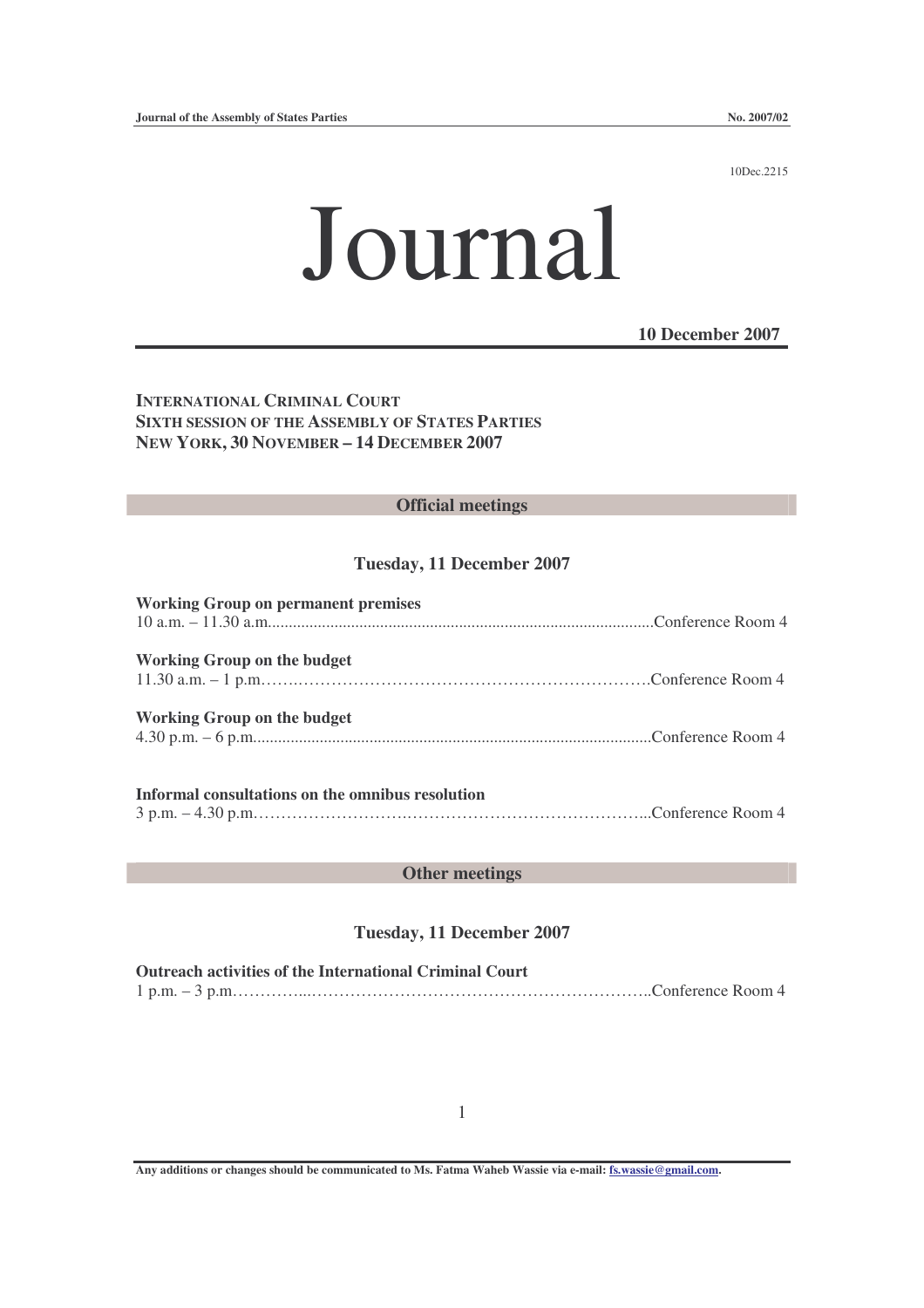## **Forthcoming official meetings**

### **Wednesday, 12 December 2007**

| <b>Working Group on the budget</b>                                                                                                                                                                                                                                                                                                           |  |  |
|----------------------------------------------------------------------------------------------------------------------------------------------------------------------------------------------------------------------------------------------------------------------------------------------------------------------------------------------|--|--|
|                                                                                                                                                                                                                                                                                                                                              |  |  |
| <b>Working Group on permanent premises</b>                                                                                                                                                                                                                                                                                                   |  |  |
| Special Working Group on the Crime of Aggression: adoption of the report                                                                                                                                                                                                                                                                     |  |  |
| <b>Reserved</b>                                                                                                                                                                                                                                                                                                                              |  |  |
| Informal consultations on the proposed amendment to the Regulations of the Trust Fund<br>for Victims                                                                                                                                                                                                                                         |  |  |
|                                                                                                                                                                                                                                                                                                                                              |  |  |
| Thursday, 13 December 2007                                                                                                                                                                                                                                                                                                                   |  |  |
| <b>Sixth plenary meeting</b>                                                                                                                                                                                                                                                                                                                 |  |  |
| - Election of the President of the Assembly of States Parties<br>- Decisions concerning dates and venues of the next sessions of the Assembly of States Parties<br>- Decisions concerning dates and venue of the next sessions of the Committee on Budget and Finance<br>- Consideration of reports of the Working Groups<br>- Other matters |  |  |
| <b>Credentials Committee</b>                                                                                                                                                                                                                                                                                                                 |  |  |
| <b>Reserved</b>                                                                                                                                                                                                                                                                                                                              |  |  |
| Friday, 14 December 2007                                                                                                                                                                                                                                                                                                                     |  |  |
| <b>Seventh plenary meeting</b>                                                                                                                                                                                                                                                                                                               |  |  |

**- Consideration of reports**

**- Report of the Credentials Committee**

**- Oral report of the Rapporteur**

2

**Any additions or changes should be communicated to Ms. Fatma Waheb Wassie via e-mail: fs.wassie@gmail.com.**